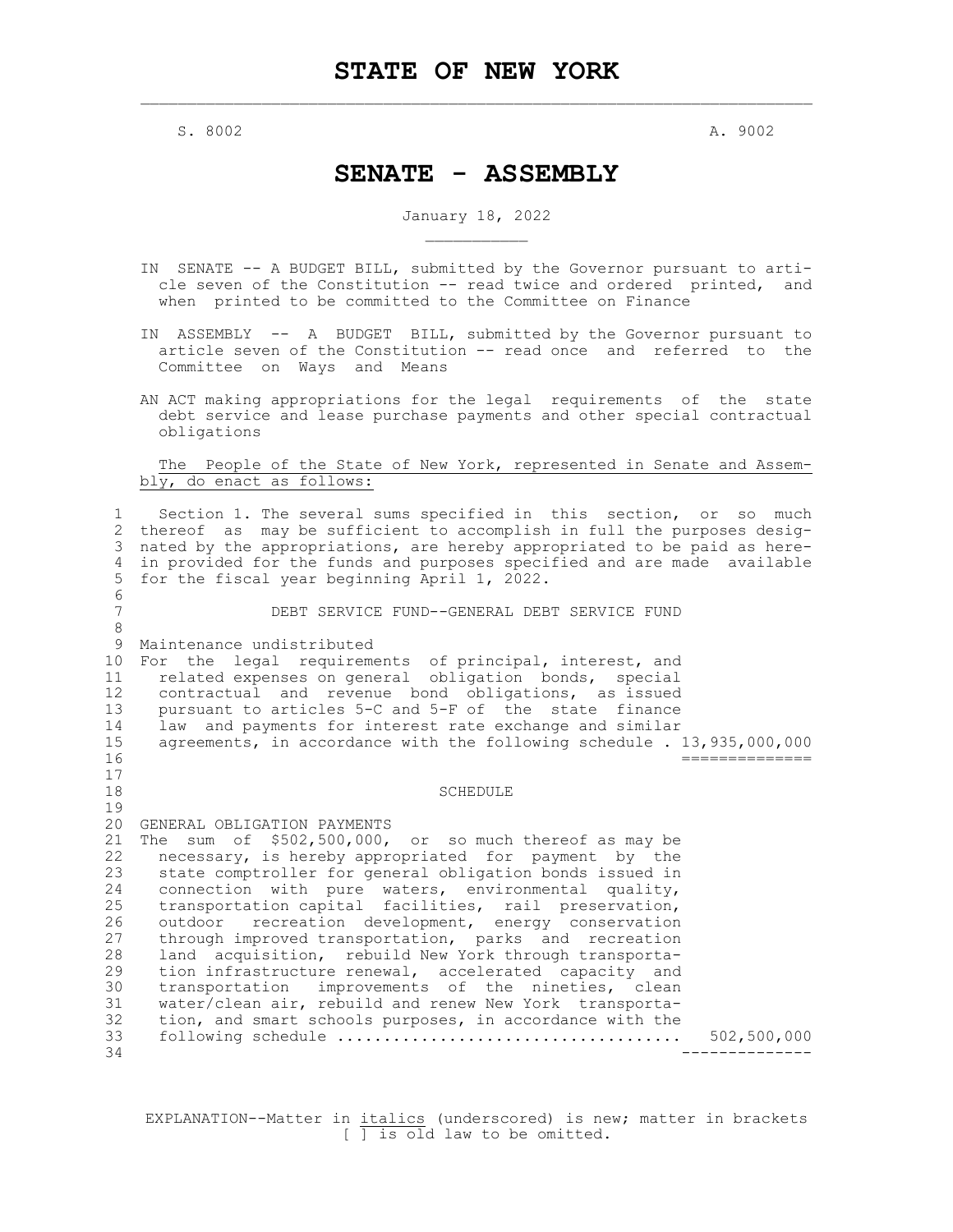1 SCHEDULE  $\frac{2}{3}$ Debt Service Funds 4 General Debt Service Fund 5 General Debt Service Fund - 40150 6<br>7 Debt service payments (85551) (60400) ...... 500,000,000 8 Related expenses (80467) (51000) ............ 2,500,000<br>9 ـــــــــــــــــ<br>10 Total of schedule ........................ 502,500,000 Total of schedule ......................... 11 ============== 12 13 SPECIAL CONTRACTUAL OBLIGATION PAYMENTS 14 The several sums, or so much thereof as may be sufficient 15 to accomplish in full the purposes designated by the 16 appropriations, are hereby appropriated and are, subject 17 to the issuance of certificates of approval of avail-18 ability by the director of the budget, available for the 19 purpose of making payments for special contractual obli-20 gations, in accordance with the following schedule ..... 2,380,000,000 21 -------------- 22 23 SCHEDULE 24 25 Debt Service Funds 26 General Debt Service Fund<br>27 Debt Service Lease Paymen Debt Service Lease Payments Fund - 40151 28 29 For payment to the Housing Finance Agency 30 and the Urban Development Corporation for<br>31 payment of bonds issued to finance the 31 payment of bonds issued to finance the<br>32 State's housing programs (80452) (60400).. 32 State's housing programs (80452) (60400).. 10,000,000 33 For payment to the Dormitory Authority or 34 Urban Development Corporation for the 35 Payment of principal and interest related 36 to any credit facilities entered into by<br>37 such authorities pursuant to an agreement 37 such authorities pursuant to an agreement<br>38 or agreements between the Dormitory 38 or agreements between the Dormitory<br>39 Authority or Urban-Development-Corporation Authority or Urban Development Corporation 40 and the State (85552) (60400) ............ 2,000,000,000 41 For payment to the State University<br>42 Construction Fund, for payment to the 42 Construction Fund, for payment to the<br>43 Dormitory Authority, pursuant to paragraph Dormitory Authority, pursuant to paragraph 44 (e) of subdivision 19 of section 1680 of 45 the public authorities law, to pay for 46 bonds or notes issued by such authority, 47 pursuant to agreements between the State 48 University Construction Fund, State 49 University of New York and the Dormitory 50 Authority, relating to State University 51 education facilities. Notwithstanding the 52 provisions of section 40 of the state 53 finance law or any other provision of law 54 to the contrary, this appropriation shall 55 remain in full force and effect until 56 April 30, 2023 (80450) (60400) ........... 200,000,000 57 For payment to the State University 58 Construction Fund, for payment to the 59 Dormitory Authority, in accordance with 60 subdivision 8 of section 6304 of the 61 education law, for bonds, notes, or other 62 obligations issued by such authority, 63 pursuant to an agreement or agreements 64 among the State University of New York, 65 various community colleges and their spon-66 sors, and the Dormitory Authority for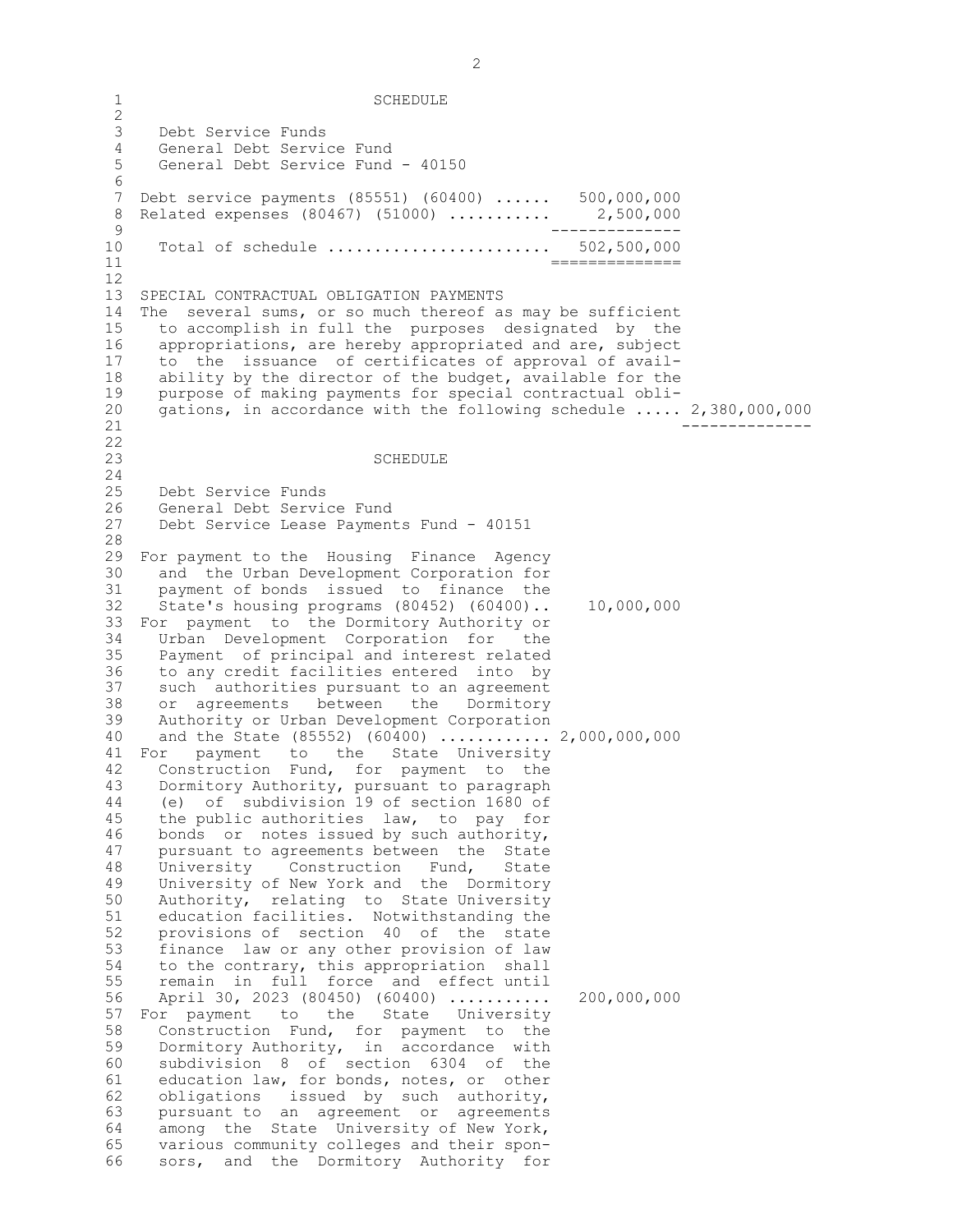1 educational facilities of community 2 colleges (80449) (60400) ................. 20,000,000 3 For payment to the City University 4 Construction Fund for City University 5 senior colleges and for community 6 colleges. Moneys hereby appropriated, or 7 portions thereof, are for payments net of 8 all interest and investment earnings on<br>9 senior and community college payments and 9 senior and community college payments and<br>10 other excess earnings held by the City 10 other excess earnings held by the City 11 University Construction Fund, in accord-12 ance with the following sub-schedule 13 (80622) (60400) .......................... 30,000,000 14 15 sub-schedule 16<br>17 City University senior 18 colleges ...................... 20,000,000 19 City University community 20 colleges ...................... 10,000,000 21 -------------- 22 Total of sub-schedule ......... 30,000,000 23 -------------- 24 25 For payment according to the following sub-26 schedule for bonds issued to finance<br>27 consolidated\_service contract refundings 27 consolidated service contract refundings<br>28 (80623) (60400) ............................ 28 (80623) (60400) .......................... 10,000,000 29 --------------  $\frac{30}{31}$ sub-schedule 32 33 Urban Development Corporation ... 10,000,000 34 -------------- 35 Total of sub-schedule ......... 10,000,000 36 -------------- 37 38 Total of debt service schedule ............. 2,270,000,000 39 -------------- 40 41 For payment of related expenses in accord-<br>42 ance with the following schedule ........ 42 ance with the following schedule ......... 110,000,000<br>43 43 -------------- 44 45 SCHEDULE 46 47 Debt Service Funds 48 General Debt Service Fund 49 Debt Service Lease Payments - 40151 50 51 Urban Development Corporation (80431) 52 (51000) .................................. 1,000,000 53 Housing Finance Agency (80430) (51000) ..... 1,000,000 54 Dormitory Authority (80634) (51000) ........ 55 Dormitory Authority Capital Expenses (80635) 56 (51000) .................................. 30,000,000 57 Expenses related to any credit facilities 58 entered into by such authorities (85552) 59 (51000) .................................. 75,000,000 60 -------------- 61 Total of schedule .......................... 110,000,000 62 -------------- 63 64 Total of schedules ......................... 2,380,000,000  $65$   $\overline{\phantom{0}}$ 66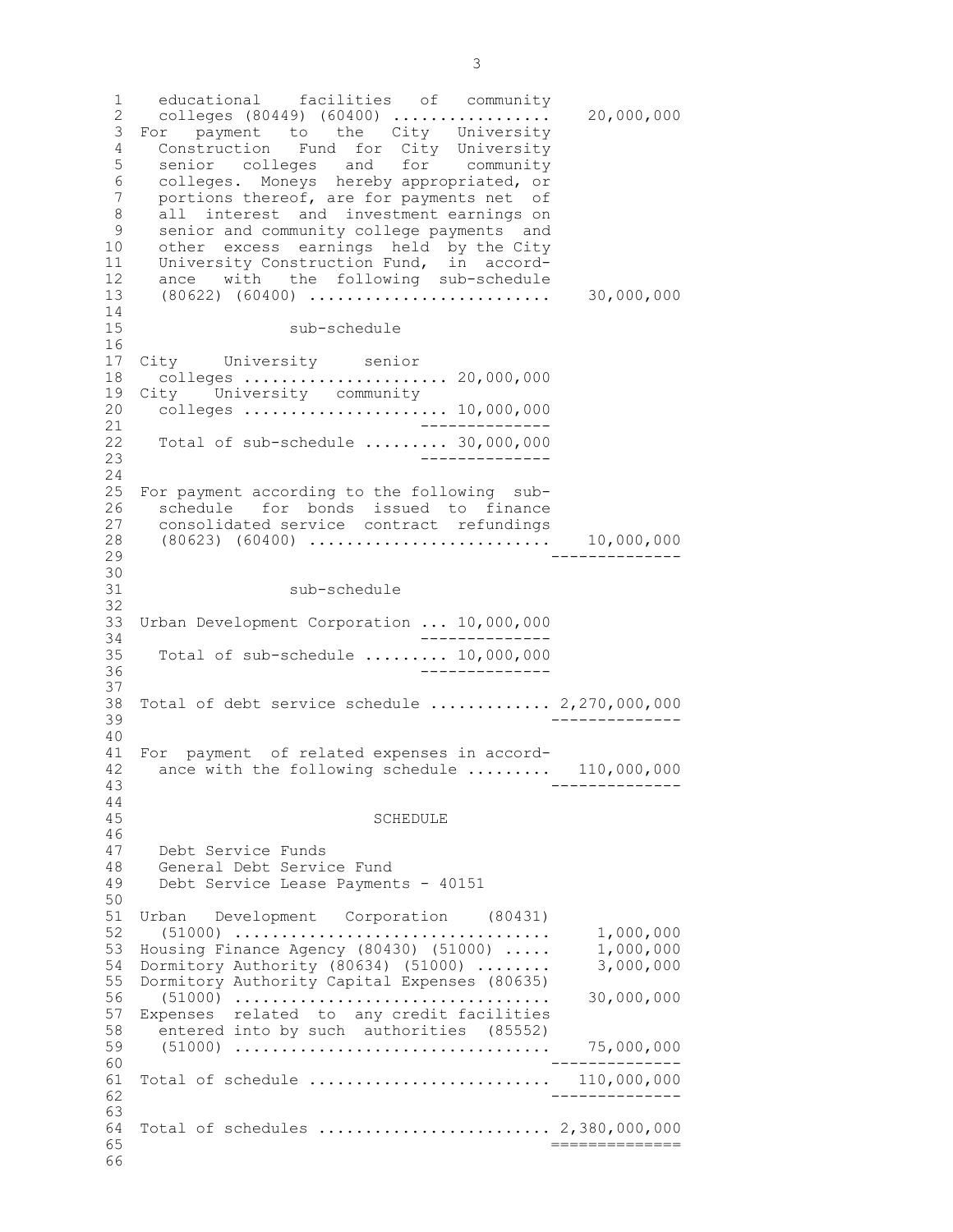1 REVENUE BOND FINANCING AGREEMENT PAYMENTS 2 The several sums, or so much thereof as may be necessary, 3 are hereby appropriated for payment to the dormitory 4 authority, the environmental facilities corporation, the 5 housing finance agency, the thruway authority, and the 6 urban development corporation and are, subject to the issuance of certificates of approval of availability by 8 the director of the budget, available for the purpose of<br>9 making financing agreement payments related to personal 9 making financing agreement payments related to personal<br>10 income tax revenue note and bond obligations, as authorincome tax revenue note and bond obligations, as author-11 ized pursuant to article 5-C of the state finance law 12 and in accordance with the following schedule .......... 9,050,000,000 13 -------------- 14 15 SCHEDULE 16 17 Debt Service Funds 18 General Debt Service Fund 19 Revenue Bond Tax Fund - 40152 20 21 Debt Service Payment (80364) (60400) ....... 6,000,000,000 22 Subordinate Note Payments (80364) (60400) .. 3,000,000,000 23 Related Expenses (80602) (51000) ........... 50,000,000 24 -------------- 25 Total of schedule .......................... 9,050,000,000  $26$   $-$ 27 28 REVENUE BOND FINANCING AGREEMENT PAYMENTS 29 The several sums, or so much thereof as may be necessary, 30 are hereby appropriated for payment to the dormitory 31 authority, the thruway authority, and the urban develop-<br>32 ment corporation and are, subject to the issuance of ment corporation and are, subject to the issuance of 33 certificates of approval of availability by the director 34 of the budget, available for the purpose of making 35 financing agreement payments related to sales tax reven-36 ue bond obligations, as authorized pursuant to article<br>37 5-F of the state finance law and in accordance with the 5-F of the state finance law and in accordance with the 38 following schedule ..................................... 2,002,500,000 39 -------------- 40 **SCHEDULE** 42 43 Debt Service Funds 44 General Debt Service Fund 45 Sales Tax Revenue Bond Tax Fund - 40154 46 47 Debt Service Payments (80364) (60400) ...... 2,000,000,000 48 Related Expenses (80602) (51000) ........... 2,500,000 49 -------------- 50 Total of schedule .......................... 2,002,500,000 51 ============== 52 53 Total of schedule ....................................... 13,935,000,000 54 ============== 55 56 DEBT SERVICE FUND--HOUSING DEBT FUND 57 58 Debt Service Funds 59 Housing Debt Fund 60 Housing Debt Fund - 40250 61 62 GENERAL OBLIGATION PAYMENTS 63 The sum of \$5,000,000, or so much thereof as may be neces-64 sary, is hereby appropriated for payment by the state 65 comptroller of principal and interest on general obli-66 gation bonds issued in connection with state housing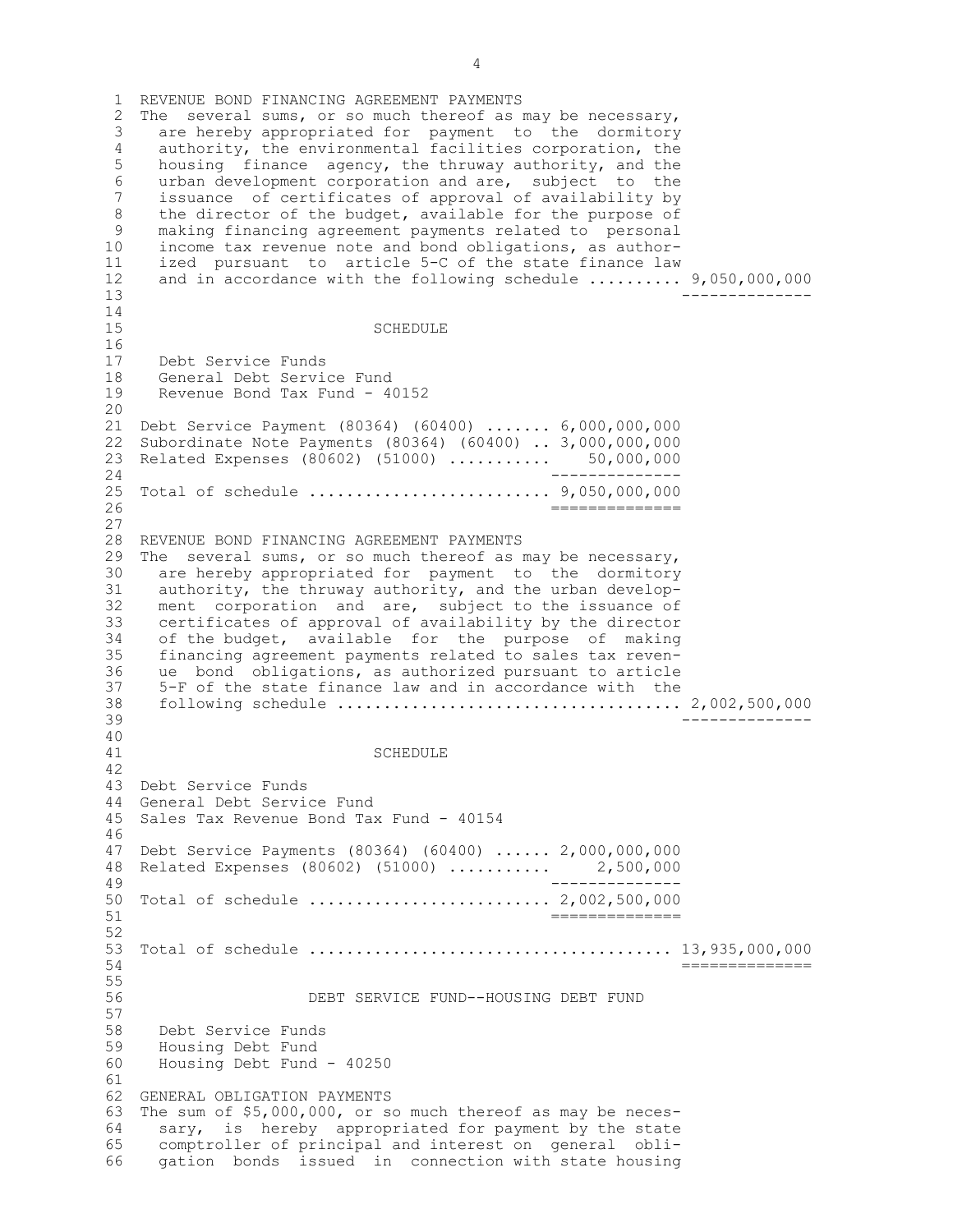1 (low cost, middle income and urban renewal) (85551) 2 (60400) .................................................... 5,000,000  $=$ =============  $\frac{4}{5}$ 5 DEBT SERVICE FUND--HEALTH INCOME FUND 6 For debt service and related expenses in accordance with 8 the following schedule .................................... 36,000,000 9 -------------- 10 11 SCHEDULE 12 13 Debt Service Funds 14 Department of Health Income Fund 15 NYC Veterans' Home Income Fund - 40302 16 17 The sum of \$1,000,000, or so much thereof as 18 may be necessary of operating revenues 19 received from the New York City Veterans' 20 Home, is hereby appropriated for payment 21 by the state comptroller of all obli-22 gations under the terms of agreements 23 between the health department and the 24 dormitory authority (80426) (60400) .......... 1,000,000  $\frac{25}{26}$ 26 Debt Service Funds<br>27 Department of Heal 27 Department of Health Income Fund<br>28 Health Income Fund - 40301 Health Income Fund - 40301 29 30 The sum of  $$29,000,000$ , or so much thereof 31 as may be necessary of operating revenues 31 as may be necessary of operating revenues<br>32 received from department of health facilireceived from department of health facili-33 ties other than the New York City Veter-34 ans' Home, is hereby appropriated for 35 payment by the state comptroller of all 36 obligations under the terms of agreements<br>37 between the health department and the 37 between the health department and the<br>38 dormitory authority (80427) (60400) ...... dormitory authority (80427) (60400) ......... 29,000,000 39 Related expenses (80425) (51000) ............... 3,000,000 40 Capital expenses (80424) (51000) ............... 3,000,000 41 -------------- 42 Total of schedule ........................... 36,000,000  $=$ ============== 44 45 DEBT SERVICE FUND--MENTAL HEALTH SERVICES FUND 46 47 The sum of \$11,000,000, or so much thereof as may be 48 necessary, is hereby appropriated for payment by the 49 state comptroller of all obligations of the dormitory 50 authority, as successor to the facilities development 51 corporation and the medical care facilities finance 52 agency pursuant to chapter 83 of the laws of 1995, under<br>53 the terms of any lease, sublease, or other financing 53 the terms of any lease, sublease, or other financing<br>54 agreement with the department of mental hygiene, in agreement with the department of mental hygiene, in 55 accordance with the following schedule ..................... 11,000,000 56 -------------- 57 58 SCHEDULE 59 60 Debt Service Funds 61 Mental Health Services Fund 62 Debt Service Reserve Fund - 40102 63 64 Debt service payments (80421) (60400) ......... 10,000,000 65 Related expenses (80421) (51000) ............... 1,000,000 66 --------------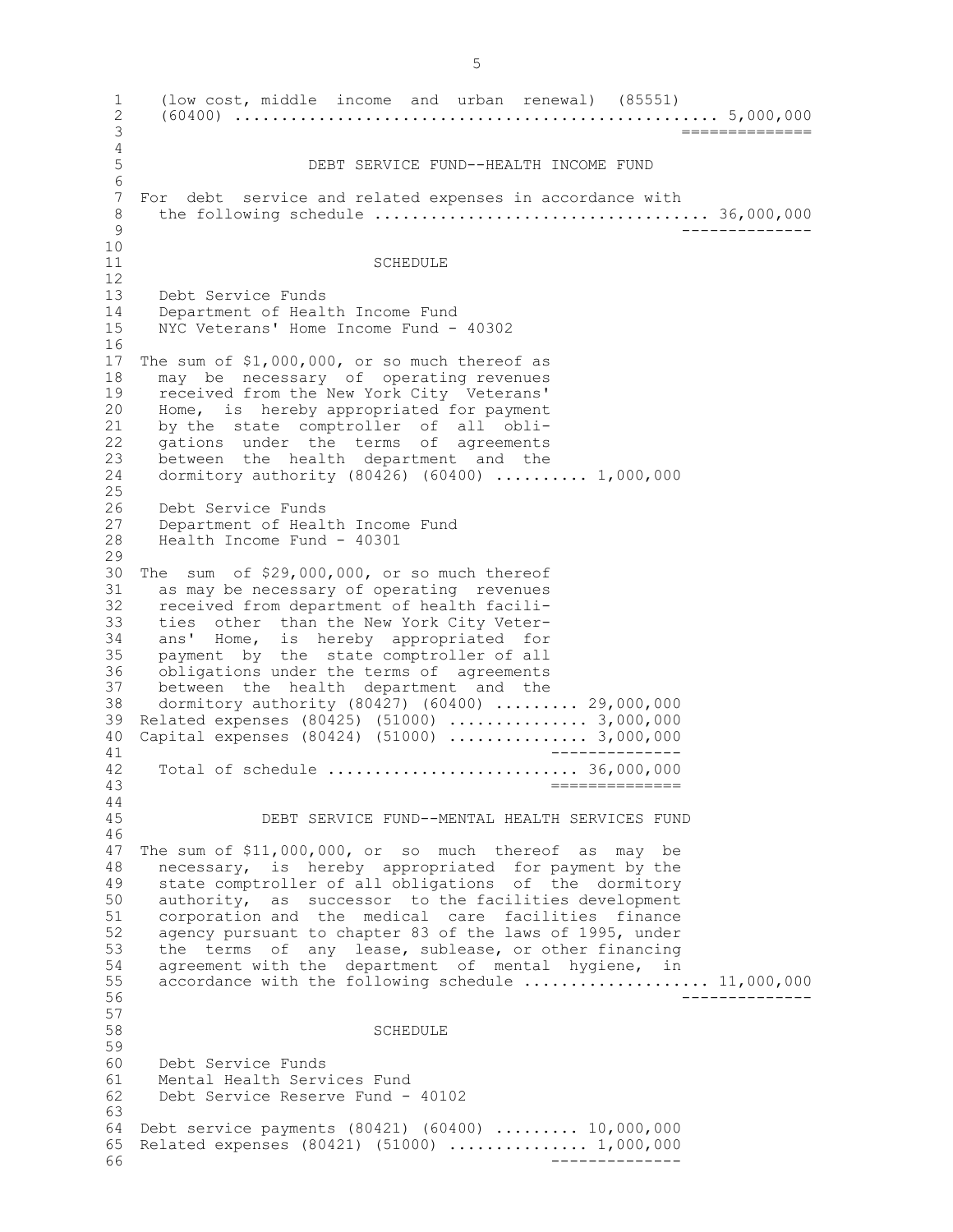1 Total of schedule ............................. 11,000,000  $\overline{2}$   $\overline{2}$ 3 4 DEBT SERVICE FUND--LOCAL GOVERNMENT ASSISTANCE TAX FUND 5 6 The sum of \$11,000,000, or so much thereof as may be<br>7 necessary, is hereby appropriated for payment of all necessary, is hereby appropriated for payment of all 8 obligations, including but not limited to reserve fund<br>9 credit facilities, to the local government assistance 9 credit facilities, to the local government assistance 10 corporation pursuant to a certificate or certificates 11 filed by the chairman of the corporation with the state 12 comptroller and the governor, pursuant to subdivision 1 13 of section 3240 of the public authorities law, in 14 accordance with the following schedule ..................... 11,000,000 15 -------------- 16<br>17 **SCHEDULE** 18 19 Debt Service Funds 20 Local Government Assistance Tax Fund 21 LGATF-Debt Service Fund - 40452 22 23 Debt service payments (80420) (60400) ......... 10,000,000 24 Related expenses (80420) (51000) ............... 1,000,000 25 -------------- 26 Total of schedule ............................. 11,000,000 27 ==============  $\frac{28}{29}$ 29 TRUST AND AGENCY FUND--SCHOOL CAPITAL FACILITIES<br>30 FINANCING RESERVE FUND 30 FINANCING RESERVE FUND 31 32 The sum of \$12,000,000, or so much thereof as may be neces-33 sary, is hereby appropriated for payment by the state 34 comptroller to the dormitory authority for the purpose 35 of meeting the terms of any contractual agreements 36 between the dormitory authority and participating<br>37 special act school districts listed in chapter 566 of special act school districts listed in chapter 566 of 38 the laws of 1967, as amended, state-supported schools 39 for blind and deaf students and children with other 40 handicapping conditions pursuant to article 85 of the 41 education law, and private not-for-profit schools<br>42 approved by the commissioner of education pursuant to 42 approved by the commissioner of education pursuant to<br>43 article 89 of the education law, in accordance with the article 89 of the education law, in accordance with the 44 following schedule ........................................ 12,000,000 45 -------------- 46<br>47 **SCHEDULE** 48 49 Fiduciary Funds 50 School Capital Facilities Financing Reserve Fund 51 School Capital Facilities Financing Reserve Fund - 60050 52 53 Debt service payments (80418) (60400) ......... 10,000,000 54 Related expenses (80418) (51000) ............... 1,000,000 55 Capital expenses (80417) (51000) ............... 1,000,000 56 -------------- 57 Total of schedule ............................. 12,000,000 58 ============== 59 60 DEDICATED HIGHWAY AND BRIDGE TRUST FUND--SPECIAL 61 OBLIGATION RESERVE AND PAYMENT ACCOUNT 62 63 The sum of \$100,500,000 or so much thereof as may be 64 necessary, is hereby appropriated to pay for bonds or 65 notes as required under dedicated highway and bridge 66 trust fund cooperative agreements under section 10-e of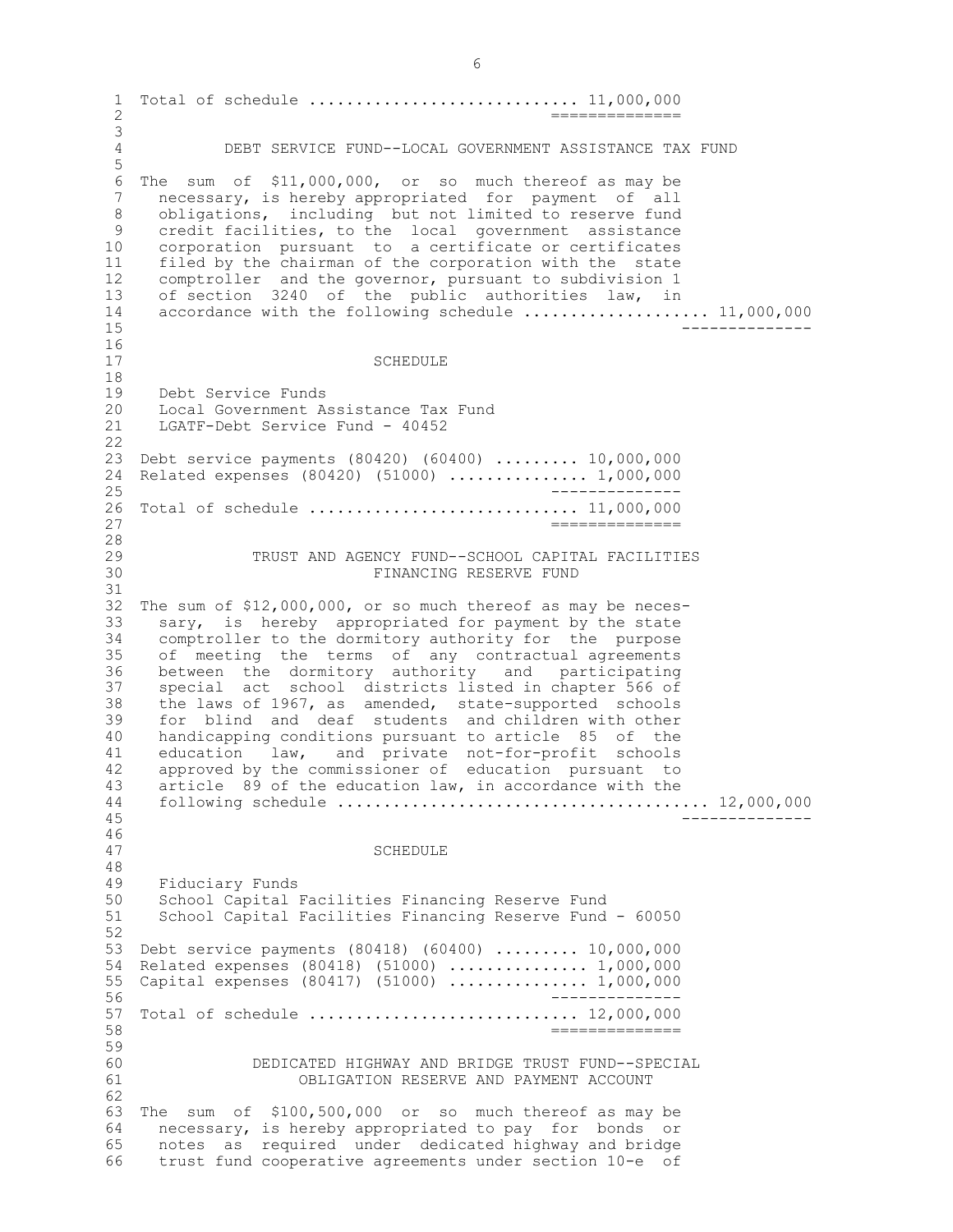1 the highway law, in accordance with the following sched-2 ule ...................................................... 100,500,000 3 --------------  $\frac{4}{5}$ **SCHEDULE** 6 7 Capital Projects Funds - Other 8 Dedicated Highway and Bridge Trust Fund<br>9 Special Obligation and Payment Account -Special Obligation and Payment Account - 30052 10 11 Debt service payments (80416) (60400) ........ 100,000,000 12 Related expenses (80416) (51000) ................. 500,000 13 -------------- 14 Total of schedule ............................ 100,500,000  $15$   $\overline{\phantom{a}}$   $\overline{\phantom{a}}$   $\overline{\phantom{a}}$   $\overline{\phantom{a}}$   $\overline{\phantom{a}}$   $\overline{\phantom{a}}$   $\overline{\phantom{a}}$   $\overline{\phantom{a}}$   $\overline{\phantom{a}}$   $\overline{\phantom{a}}$   $\overline{\phantom{a}}$   $\overline{\phantom{a}}$   $\overline{\phantom{a}}$   $\overline{\phantom{a}}$   $\overline{\phantom{a}}$   $\overline{\phantom{a}}$   $\overline{\phantom{a}}$   $\overline{\phantom{a}}$  16<br>17 DEBT REDUCTION RESERVE FUND 18 19 Debt Service Funds 20 Debt Reduction Reserve Fund 21 Debt Reduction Reserve Fund - 40001 22 23 The sum of \$500,000,000, or so much thereof as may be 24 necessary, is hereby appropriated from the debt 25 reduction reserve fund for the purposes of principal, 26 interest, and related expenses, for retiring or defeas-27 ing bonds previously issued, including any accrued 28 interest or other expenses related thereto, for any<br>29 state-related bonding program or programs and for trans-29 state-related bonding program or programs and for trans-<br>30 fer, upon request of the director of the budget, to 30 fer, upon request of the director of the budget, to various capital projects funds as designated by the 31 various capital projects funds as designated by the<br>32 director of the budget for the funding of capital director of the budget for the funding of capital 33 projects, equipment acquisitions, or similar expenses 34 which have been authorized by law to be financed through<br>35 the issuance of bonds, notes, or other obligations 35 the issuance of bonds, notes, or other obligations 36 (80415) (60400) .......................................... 500,000,000  $=$ ============== 38<br>39 CONTINGENT AND OTHER APPROPRIATIONS 40 41 § 2. The several sums specified in this section, or so much thereof as 42 may be sufficient to accomplish in full the purposes designated by the 43 appropriations, are hereby appropriated to be paid as herein provided 44 for the funds and purposes specified and are made available for the 45 fiscal year beginning April 1, 2022. 46<br>47 47 GENERAL FUND--STATE PURPOSES ACCOUNT 48 General Fund 50 State Purposes Account - 10050 51 52 The sum of \$20,000,000, or so much thereof as may be 53 necessary, is hereby appropriated from the general fund<br>54 to the credit of the state purposes account solely for to the credit of the state purposes account solely for 55 the purpose of making payments of rebates to the federal 56 government to maintain the exemption from federal income 57 taxation of the interest paid to the holders of state 58 obligations issued pursuant to sections 55 and 57 of the 59 state finance law (80414) (51000) ............................ 20,000,000 60 ============== 61 62 General Fund 63 State Purposes Account - 10050 64 65 The sum of \$225,000,000, or so much thereof as may be 66 necessary, is hereby appropriated from the general fund